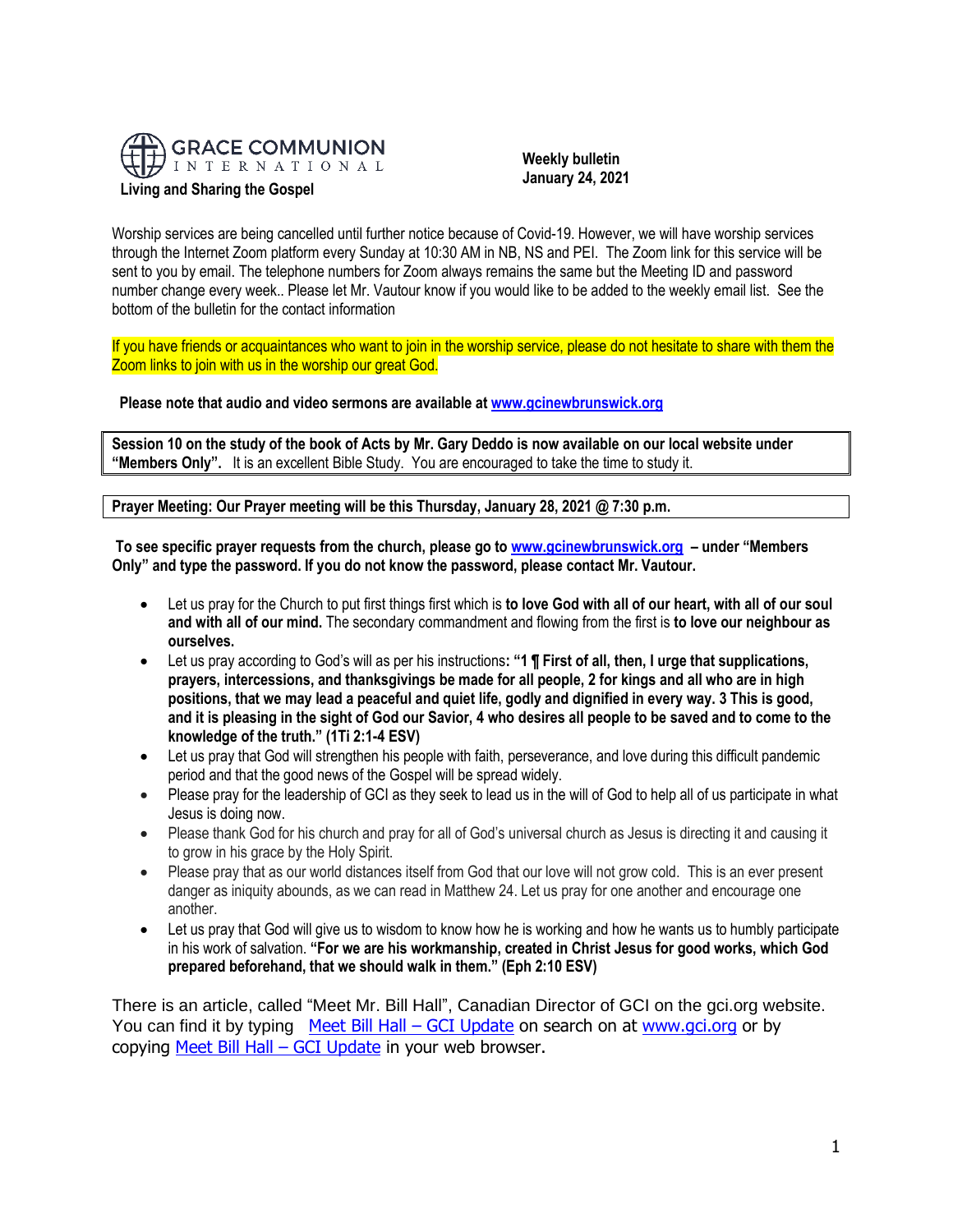**Offerings: (Paraphrase of some information given by Mr. Hall, GCI Canadian Director)**: Just a reminder that any donations we receive via either Credit Card or Canada Helps are subject to about a 3-3.5% fee which means any donations we receive for your congregation, are reduced by that amount. Direct Debit (Pre-authorized Payment) or E-Transfers have much lower transaction fees, that we do not back charge to the local congregation. (Cheques do not have a transaction fee). A person can send E-transfers to [khorwood@gcicanada.ca](mailto:khorwood@gcicanada.ca) if their bank uses INTERACT. In the subject or message line, write the name of your church and your member number. If your bank permits, you can also write your name and address. If you do not know your member number, please write to Mr. Vautour at the email address below. You can send your offering directly to the following address: **Grace Communion International- Canada, Suite 203A, 2121 Airport Dr., Saskatoon, SK 7SL 6W5.** If you prefer, you can also call **1-306-653-2705.** 

*You can also donate via phone using a credit card, or via Canada Helps using the donate button on our website* **at <https://www.canadahelps.org/en/dn/7735> .** *We will credit all donations received via Canada Helps to a member's local congregation, if we can identify where they attend."*

## **THE MESSAGE OF JESUS: TO KNOW CHRIST AND HIM CRUCIFIED from gci.org.**

The death of Jesus on the cross was the single most important act in human history. Without his death, we would have no lasting hope of any kind. For the apostle Paul, like other writers of the New Testament, the cross of Christ represented salvation itself.

Paul rehearsed how he exuberantly preached Christ that is, the Messiah — on the cross. He wrote to the Corinthians, **"I resolved to know nothing while I was with you except Jesus Christ and him crucified" ([1](https://biblia.com/bible/niv/1%20Cor%202.2)  [Corinthians 2:2\)](https://biblia.com/bible/niv/1%20Cor%202.2).**

Paul was excited about proclaiming Jesus as the Messiah hanging on a cross. The message of the cross of Christ was "the power of God and the wisdom of God" for him (**[1 Corinthians 1:24](https://biblia.com/bible/niv/1%20Cor%201.24)**).

# **The persecutor transformed**

Paul hadn't always viewed Jesus' death in this manner. Originally named Saul, he had once been antagonistic to Jesus' way. To be plain about it, Paul had been an insolent, self-righteous, religious bigot. Years later, in one of his letters to the church at Corinth, Paul would write, **"I am the least of the apostles and do not even deserve to be called an apostle, because I persecuted the church of God" ([1 Corinthians 15:9\)](https://biblia.com/bible/niv/1%20Cor%2015.9).**

In one of his last letters, Paul would remind Timothy, and himself, that he — Paul — had once been "a blasphemer and a persecutor and a violent man" (1 **[Timothy 1:13](https://biblia.com/bible/niv/1%20Tim%201.13)**). Before his conversion, Paul had hated Christians with a consuming passion. He had imprisoned Christians and conspired to have them murdered (**[Acts 8:3;](https://biblia.com/bible/niv/Acts%208.3) [9:1-2](https://biblia.com/bible/niv/Acts%209.1-2)**). Paul's selfproclaimed mission was to destroy the church of God (**[Galatians 1:13](https://biblia.com/bible/niv/Gal%201.13)**).

To Paul, Jesus Christ must have seemed a charlatan and a hoax. Why, he was that renegade Jew who had blasphemed God. Paul must have felt Jesus had gotten his just reward when he was crucified. Yet here were these people — these followers of Christ — making a myth out of a monster.

But Paul's hate-filled view of Christ was shattered quite suddenly. It happened on the way to Damascus. As he was traveling down the road, a tremendous light flashed around him, and he was blinded. Paul fell to the ground terrified. A powerful voice thundered out to him, **"Saul, Saul, why do you persecute me?"** A frightened Saul asked, **"Who are you, Lord?"** The reply out of the turbulence, reminiscent of God appearing to Job from the storm, was: "**I am Jesus, whom you are persecuting" ([Acts 9:4-5\)](https://biblia.com/bible/niv/Acts%209.4-5).**

Paul had come into direct contact with the crucified and resurrected Jesus. Jesus caught Paul's attention on that road to Damascus. Then Jesus forever changed Paul's life and thinking. Paul was converted. The persecutor became a believer himself **(verses 17-18).** The impossible had happened.

Christ's disciples now instructed Paul from the Hebrew Scriptures, the Old Testament. Paul learned that the very Scriptures he had so zealously studied as a Pharisee predicted Jesus' saving work. He now understood that Jesus had been the Word of God made flesh. And, he had died on the cross for the sins of humanity. And for Paul's sins! Paul knew he had been forgiven of his sins, including his persecution of God's people. But he would never forget how much he needed the cross of Christ and all that it symbolized **[\(Romans 7:24-25\)](https://biblia.com/bible/niv/Rom%207.24-25).**

Toward the end of his life, Paul said of himself, "**Christ Jesus came into the world to save sinners — of whom I am the worst" ([1 Timothy 1:15\)](https://biblia.com/bible/niv/1%20Tim%201.15).** Jesus now called on Paul to suffer for his name, even as Jesus had suffered for humanity (**[Acts 9:16](https://biblia.com/bible/niv/Acts%209.16)**).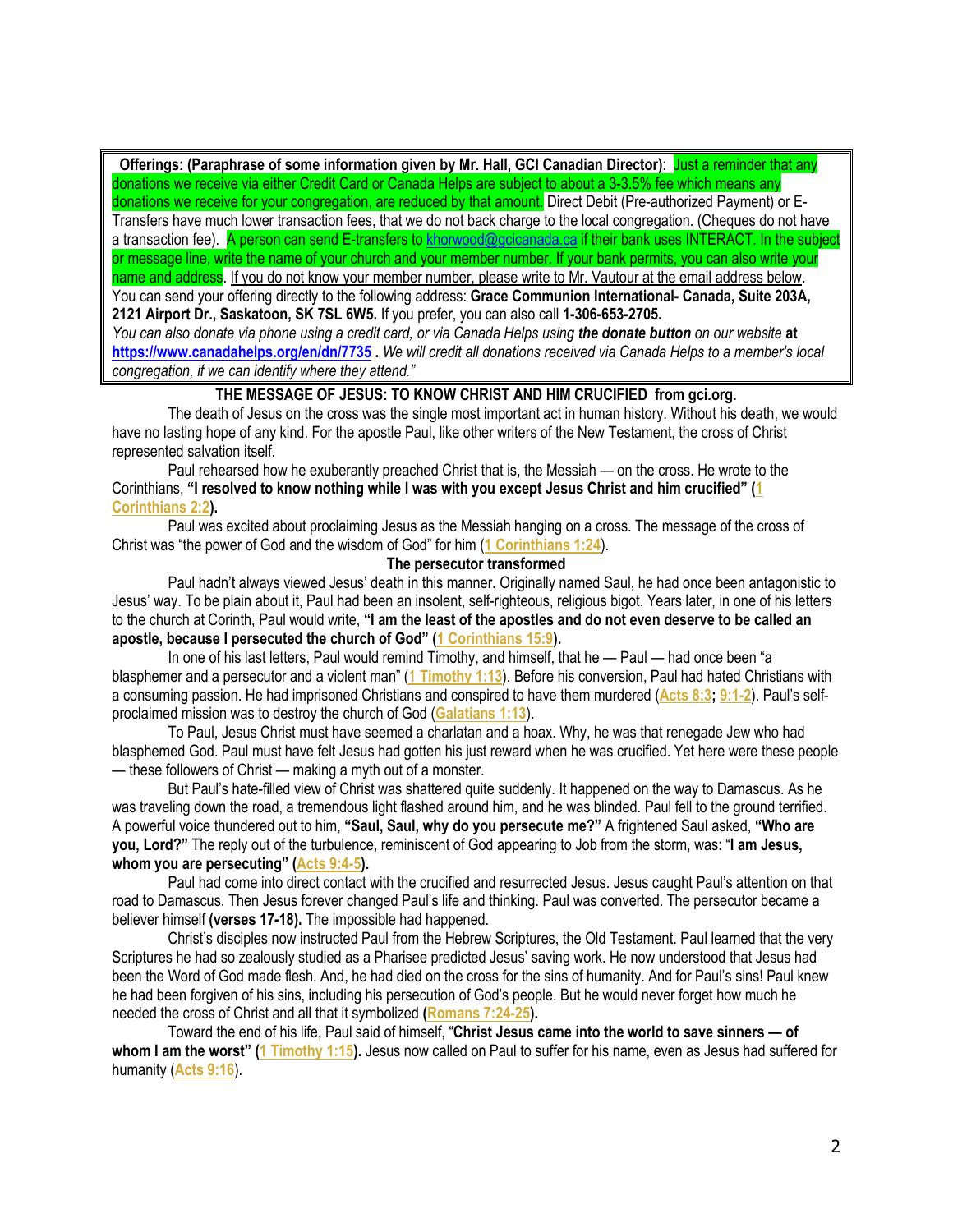The tables had been turned on Paul. He was called to teach the faith he once tried to destroy. Soon Paul was preaching throughout Damascus, proving that Jesus is the Christ (**verse 22**). Jesus, the Son of Man — Jesus crucified — Jesus resurrected — became the center of Paul's life and mission.

That's when his troubles began. In the past, Paul had filled in the names of Christians on a hit list. Now, Paul's onetime cohorts in persecution wrote his name on the list. They conspired to murder their former companion (**verse 23**). **Sharing his sufferings**

For Paul, it was the beginning of a lifetime of suffering on behalf of the crucified and resurrected Jesus. But Paul, like the other apostles, rejoiced **"because they had been counted worthy of suffering disgrace for the Name" ([Acts](https://biblia.com/bible/niv/Acts%205.41)  [5:41;](https://biblia.com/bible/niv/Acts%205.41)** see also **[Romans 5:3\)](https://biblia.com/bible/niv/Rom%205.3).**

Paul saw profound meaning in his own sufferings, which were many (**[2 Corinthians 6:4-5;](https://biblia.com/bible/niv/2%20Cor%206.4-5) [11:23-28](https://biblia.com/bible/niv/2%20Corinthians%2011.23-28)**). His own trials connected him to Jesus who had suffered on the cross and who had been resurrected**. "I want to know Christ and the power of his resurrection and the fellowship of sharing in his sufferings,"** Paul wrote**, "becoming like him in his death, and so, somehow, to attain to the resurrection from the dead"** [\(Philippians 3:10-11\)](https://biblia.com/bible/niv/Phil%203.10-11).

In one letter, Paul described in three different ways the link between the sufferings Christians undergo and Christ's cross:

**"Just as the sufferings of Christ flow over into our lives, so also through Christ our comfort overflows" ([2](https://biblia.com/bible/niv/2%20Cor%201.5)  [Corinthians 1:5\)](https://biblia.com/bible/niv/2%20Cor%201.5).**

**"We always carry around in our body the death of Jesus, so that the life of Jesus may also be revealed in our body" ([2 Corinthians 4:10\)](https://biblia.com/bible/niv/2%20Cor%204.10).**

**"We who are alive are always being given over to death for Jesus' sake, so that his life may be revealed in our mortal body" (verse 11).**

The suffering of Jesus on the cross is played out in the lives of all God's people. Paul wrote to Christians, **"It has been granted to you on behalf of Christ not only to believe on him, but also to suffer for him" ([Philippians 1:29\)](https://biblia.com/bible/niv/Phil%201.29). Shame of the cross**

It was an ironic message. Here was the gospel — the good news of eternal life and spiritual glory — based on suffering and shame. Consider how a gospel of Jesus as the Suffering Servant who leads his suffering people might have come across to others. Put yourself in the apostles' day and imagine yourself teaching this peculiar message.

There was no New Testament. Christianity had not yet swept around the world. The word Christian did not yet have a respectable ring to it. Imagine Paul, Peter or John claiming that a Jew — a crucified felon — living in an obscure part of the Roman Empire was actually God in the flesh. "Surely, you jest, must have been the retort of most people. In the Roman Empire, crucifixion was originally the punishment of slaves. But later, foreigners and "robbers" — that is, bandits — were also executed by crucifixion. We remember that two "robbers" were crucified with Christ, one on each side **[\(Matthew 27:38\)](https://biblia.com/bible/niv/Matt%2027.38).**

Imagine Paul preaching "Christ crucified" to an audience in the Greek-speaking Roman world. The listeners would have understood that this Christ had suffered a death usually reserved for rebellious slaves, political rebels or criminals.

#### **A dead criminal?**

A common theme in the early anti-Christian thought was that followers of Jesus worshiped "a criminal and his cross." This was an oft-stated objection to the claim that Jesus was the Son of God. Roman historians and literary figures contemporary with the beginning of the Christian era, such as Tacitus, Suetonius and Pliny the Younger, were not impressed with this new religion. They laughed away the Christian faith as a belief in a "dead God."

An early Christian, Justin Martyr (A.D. 110-165), recognized the absurdity. He replied to critics on the "dead God" issue in his First Apology, Justin Martyr wrote, "They say that our madness consists in the fact that we put a crucified man *in second place after the unchangeable and eternal God, the Creator of the world."*

Jews, too, found the message of the cross offensive. Nailing a human being to a cross for execution had something in common with capital punishment as described in the Hebrew Scriptures. The law of Moses had said that a man guilty of a capital offense was to be put to death and his body was to be hung on a tree. But the body was not to be left there overnight **"because anyone who is hung on a tree is under God's curse" ([Deuteronomy 21:23\)](https://biblia.com/bible/niv/Deut%2021.23).**

Given his background as a Pharisee, Paul would have been painfully aware that being crucified was like being hung on a tree after stoning, the Jewish mode of capital punishment. He knew that Jews would see the similarity between a public crucifixion of a living criminal and a dead one being hung on a tree.

The cross, therefore, was a symbol of humiliation. To the Greeks and Romans, crucifixion was a shameful mode of execution used for slaves and criminals. To the Jews it was a sign of being under a curse from God.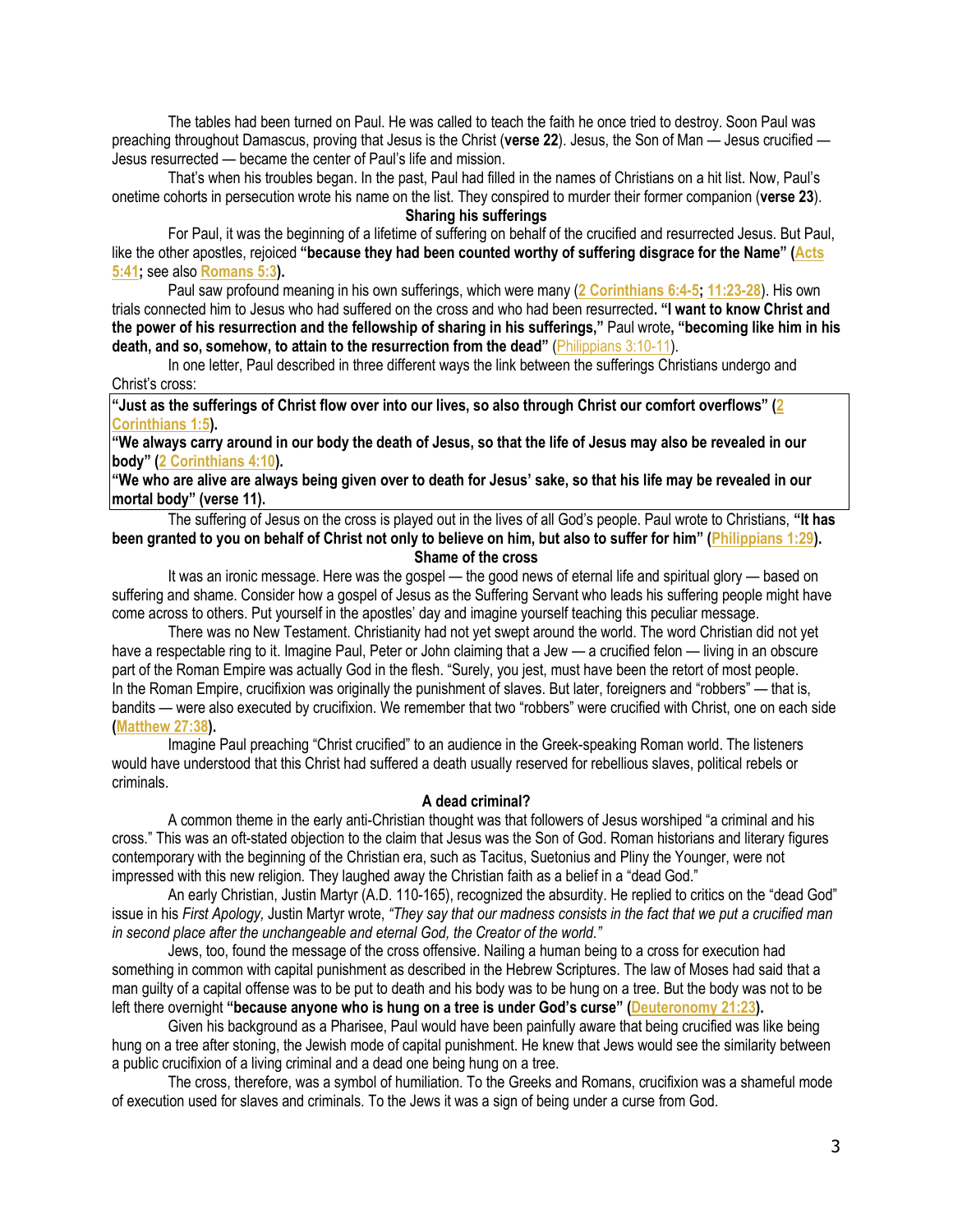### **Redeemed from the curse**

But Paul turned the shame of the cross on its head. He pointed out that Jesus Christ took the curse we incurred from breaking God's spiritual law and placed it on his own head. We had been the slaves — to sin. But Jesus freed us by becoming a crucified slave in our place.

Jesus, thus, transformed the curse. He made the crucifixion a vehicle for freeing all humanity from the grasp of sin and death. Paul wrote, **"Christ redeemed us from the curse of the law by becoming a curse for us" ([Galatians](https://biblia.com/bible/niv/Gal%203.13)  [3:13\)](https://biblia.com/bible/niv/Gal%203.13).**

Paul saw Jesus as one who endured death on the cross humbly, obediently and voluntarily **[\(Philippians 2:5-8](https://biblia.com/bible/niv/Phil%202.5-8)**). God in the flesh had taken on the nature or form of a human — a servant — to accomplish his mission (**verse 7**).

As Christians, we should not hide from the shameful nature of Christ's death. We instead should wonder at the mystery of it all. Why would God, the Creator and Sustainer of all, empty himself of divine power, live as a human and die the shameful death of a slave?

Yes, why would God care? Simply, because he loves us. Paul wrote, **"God demonstrates his own love for us in this: While we were still sinners, Christ died for us" ([Romans 5:8\)](https://biblia.com/bible/niv/Rom%205.8).**

## **The cross and you**

Jesus' shameful death should inspire us to ever-greater love and Christian works. As the author of the book of Hebrews told Christians of his day: **"Let us fix our eyes on Jesus, the author and perfecter of our faith, who for the joy set before him endured the cross, scorning its shame, and sat down at the right hand of the throne of God" [\(Hebrews 12:2\)](https://biblia.com/bible/niv/Heb%2012.2).**

What about those who have not yet accepted the cross of Christ as an atonement? The truth of the matter is that without Jesus and the cross, we remain sinners — cut off from God's grace. We need the forgiveness — the reconciliation — the new life in Christ — that the cross makes possible. God is willing to apply the cross to us, and make us one with him upon our repentance. Can we be convicted? Those who heard Peter preach Christ crucified were convicted?

Peter's sermon made it evident to them that they needed Jesus' sacrifice. They then asked, **"What shall we do?" [\(Acts 2:37\)](https://biblia.com/bible/niv/Acts%202.37).** The answer from Peter was: "**Repent and be baptized, every one of you, in the name of Jesus Christ for the forgiveness of your sins. And you will receive the gift of the Holy Spirit" (verse 38).** That's the challenge to us and to all people. Will we rise to it?



## **LISTEN**

My sheep listen to my voice; I know them, and they follow me. I give them eternal life, and they shall never perish; no one will snatch them out of my hand. My Father, who has given them to me, is greater than all; no one can snatch them out of my Father's hand. [\(John 10:27-29\)](https://biblia.com/bible/niv/John%2010.27-29)

 We live in a culture of hyper-communication. We are bombarded incessantly with verbiage (written and spoken). There are "news" channels, Facebook, Twitter, Instagram – and much more. Everyone is an expert. Everyone knows what is right. Those who get or take the most "air time" (speaking the loudest, the most frequently, or most "cleverly") capture the minds and hearts of multitudes. And what is the result of this cacophony of voices? Greater confusion, unrest, and

disunity. Anything but a sense of hope, security, and peace – all of which are promised by Jesus, in whatever circumstance we find ourselves.

In this and the previous passage, Jesus clearly expresses his love for us. He shares his life, and all it entails, with us.

Peace, security, and stability are ours in him. But we need to listen to him. He needs to be the one we pay the most attention to. His is the voice we need to seek. His is the voice we need to believe. His is the voice we can trust to know the truth, which begins with knowing him, who is the eternal embodiment of truth.

Important questions we must ask ourselves, especially at a time when so many voices are calling, no, shouting, out to us, are: "Whose voice am I listening to? Whose voice am I seeking out? Whose voice am I relying on?" The answer to these questions can determine whether we will experience peace, safety, and even joy as we navigate life's challenges. **Dear Lord, help us hear your voice. Help us yearn for it; keep our ears attuned to it and follow it with faith, hope and courage, wherever it leads us. For we know we can trust you to be with us at all times and in all things. Amen.**

*GCI principle website and Moncton Websites—a) www.gci.org , b)* **[www.gcinewbrunswick.org](http://www.gcinewbrunswick.org/)** *, c) [www.gcicanada.ca;](http://www.gcicanada.ca/) d)* [www.facebook.com/GCIMoncton](http://www.facebook.com/GCIMoncton) *;*